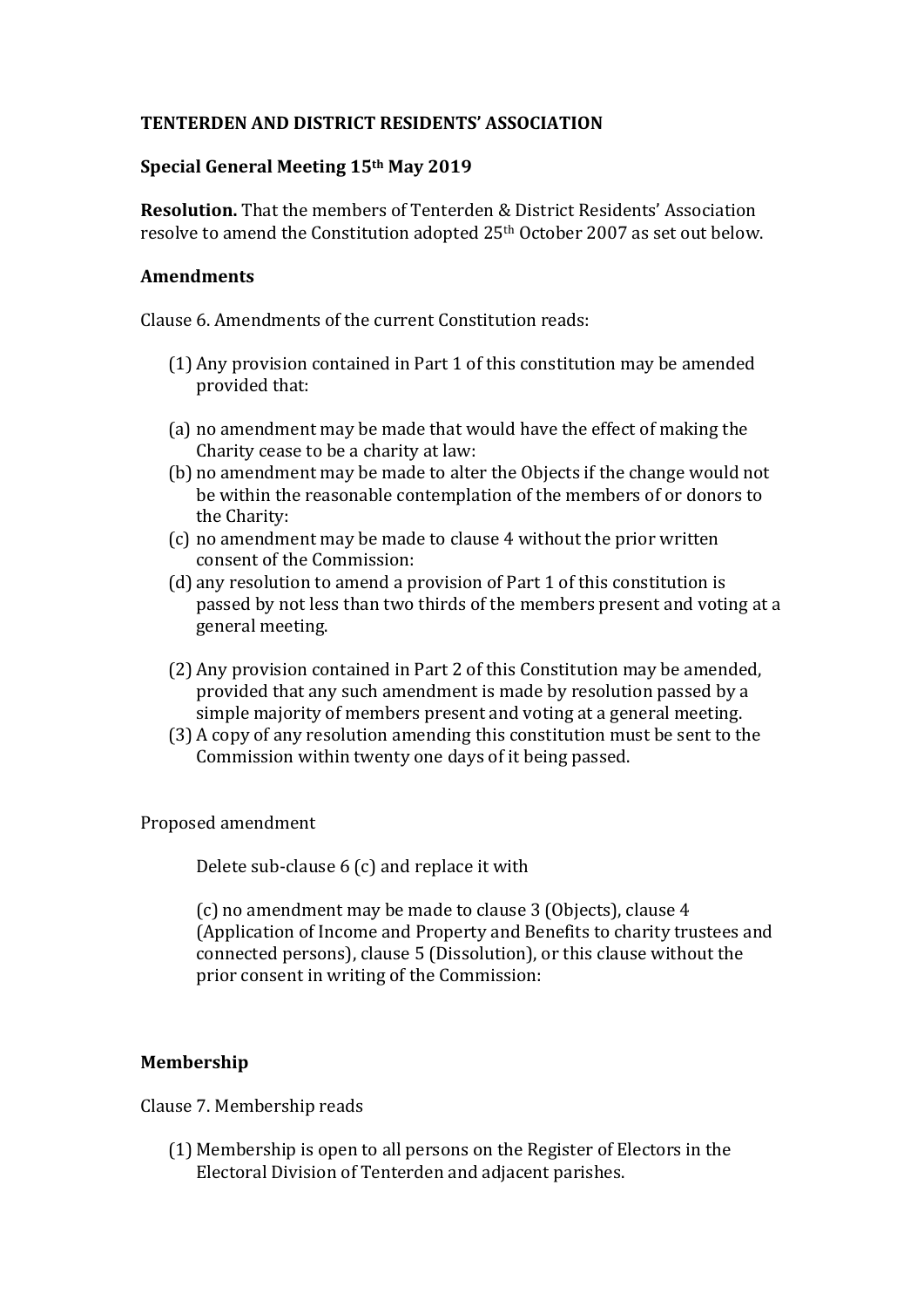#### Page 2

(2) (a) The Trustees may only refuse an application for membership if, acting reasonably and properly, they consider it to be in the best interests of the Charity to refuse the application.

(b) The Trustees must inform the applicant in writing of the reasons for the refusal within twenty one days of the decision.

(c) The Trustees must consider any written representations the applicant may make about the decision. The Trustees' decision following any written representations must be notified to the applicant in writing but shall be final.

- (3) Membership is not transferable to anyone else.
- (4) The Trustees must keep a register of names and addresses of the members which must be made available to any member on request.

Proposed Amendment

Delete clause  $7(1)$  and replace with

 $(1)$  Membership is open to all persons over the age of 18 who are or have been resident in Tenterden or the adjoining parishes.

Delete the last part of clause  $7(4)$  to now read

(3) The Trustees must keep a register of names and addresses of members. 

## **Officers and Trustees**

Clause 16. Officers and Trustees reads

- (1) The Charity and its property shall be managed and administered by a committee comprising the Officers and other members elected in accordance with this constitution. The Officers and other members of the committee shall be the trustees of the Charity and in this constitution are collectively called "The Trustees".
- (2) The Charity shall have the following Officers: A president, a chair, a vice-chair, a secretary, a treasurer, a membership secretary, a press representative.
- (3) A Trustee must be a member of the Charity or the nominated representative of an organization that is a member of the Charity.
- (4) No one may be appointed a Trustee if he or she would be disqualified from acting under the provisions of clause 19.
- (5) The number of Trustees shall be not less than three nor more than fifteen.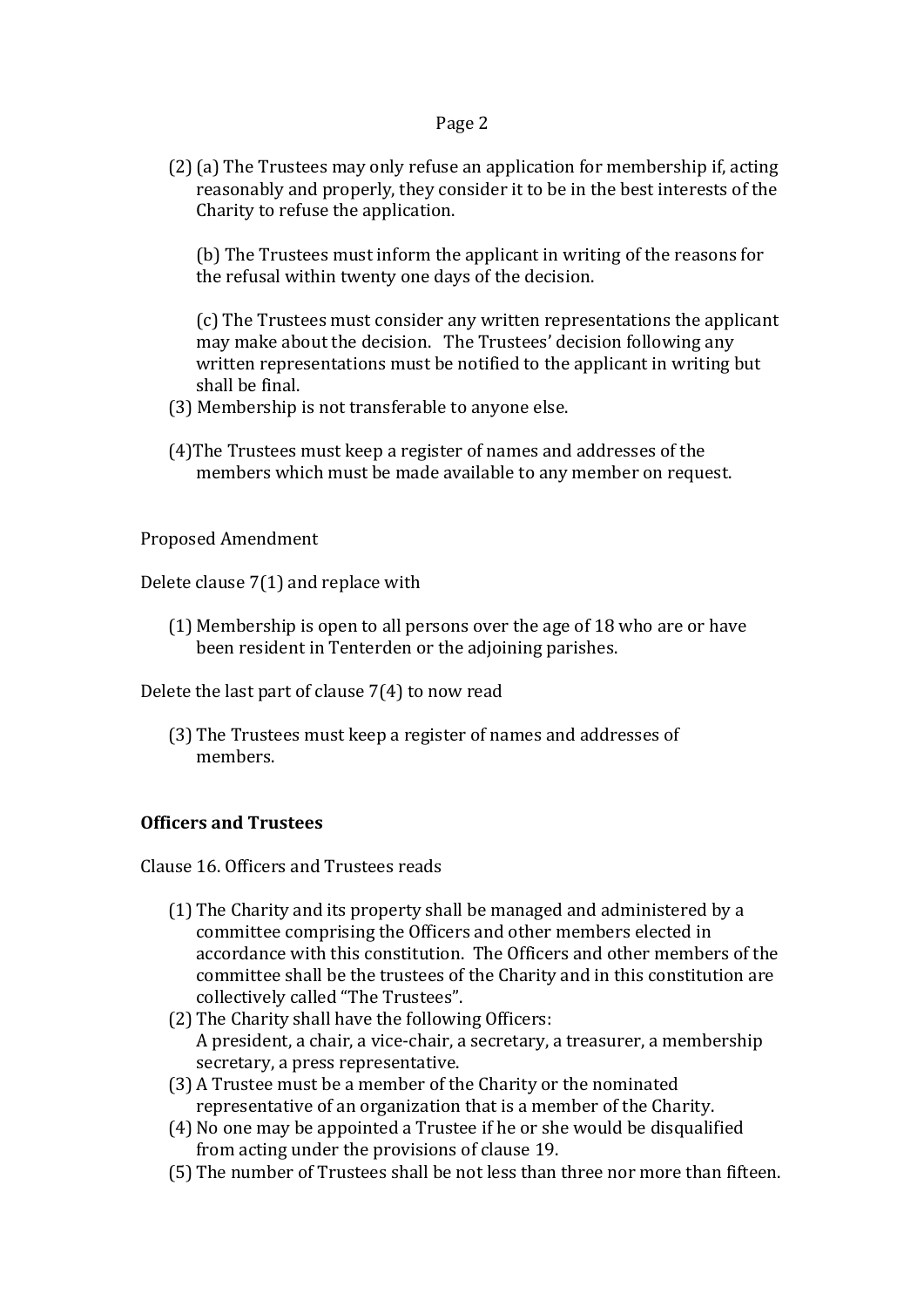## Page 3

- (6) The first Trustees (including Officers) shall be those persons elected at the meeting at which this constitution is adopted.
- (7) A Trustee may not appoint anyone to act on his or her behalf at meetings of the Trustees.

New clause  $16(2)$  to read

(2) The Charity shall have the following Officers: a chair, a secretary, a treasurer, a membership secretary, a planning secretary, and such others as the Trustees may consider appropriate.

## Conflicts of Interest and conflicts of loyalties

Our current Constitution covers this briefly in clause  $4(7)$  as follows

4(7) A Trustee must absent himself or herself from any discussions of the Trustees in which it is possible that a conflict will arise between his or her duty to act solely in the interests of the Charity and any personal interest (including but not limited to any personal financial interest) and take no part in the voting upon the matter.

Proposed Amendment

Insert a new clause 22 as follows and re-number the existing clauses 22 to 29 to be 23 to 30 accordingly.

22. Conflicts of interests and conflicts of loyalties

A Charity Trustee must:

- (1) declare the nature and extent of any interest, direct or indirect, which he or she has in a proposed transaction or arrangement with the Charity or in any transaction or arrangement entered into by the Charity which has not previously been declared: and
- (2) absent himself or herself from any discussions of the Charity Trustees in which it is possible that a conflict will arise between his or her duty to act solely in the interests of the Charity and any personal interest (including but not limited to any personal financial interest).

Any Charity Trustee absenting himself or herself from any discussions in accordance with this clause must not vote or be counted as part of the quorum in any decision of the Charity Trustees on the matter.